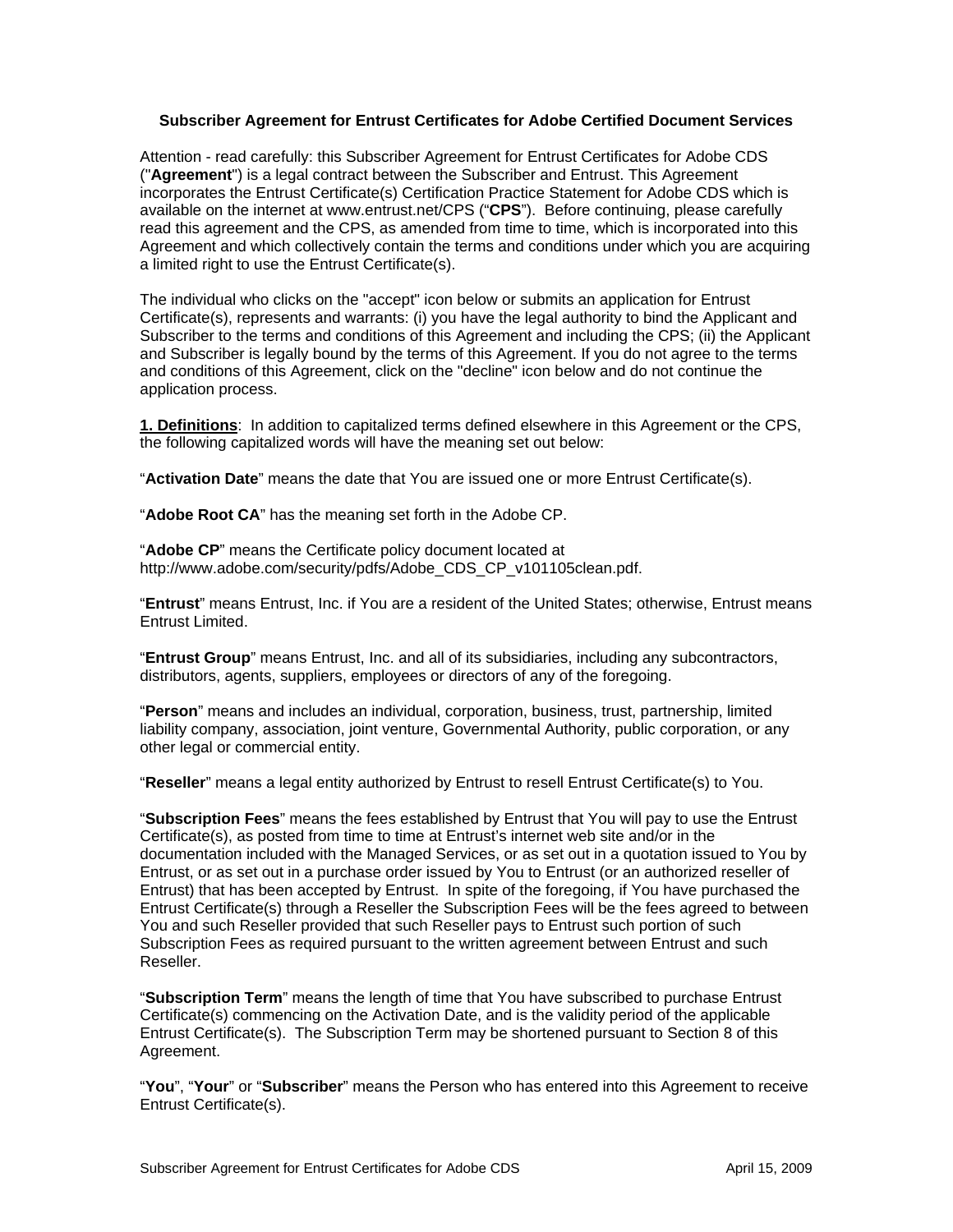# **2. Services and License.**

- (a) Issuance of Entrust Certificate(s): Upon receipt of Your application for Entrust Certificate(s), Entrust or Registration Authority ("RA") will perform limited verification (as described in the CPS) of the information submitted by Subscriber. After completing such verification, Entrust may issue You one or more Entrust Certificate(s) (depending on the amount of Subscription Fees You have paid). If Entrust issues Entrust Certificate(s) services to You, Entrust will make such Entrust Certificate(s) available for retrieval.
- (b) Grant of License: Subject to the terms and conditions of this Agreement, Entrust hereby grants to Subscriber a non-exclusive, non-transferable license to use the Entrust Certificate(s); provided, however, that: (i) Subscriber may only use the Entrust Certificate(s) (including for the avoidance of any doubt, all Entrust Certificate(s)) in compliance with this Agreement and the CPS, for the sole purposes of digitally signing and verifying Portable Document Format ("PDF") documents pertaining to Subscriber related business. You may only deploy the number of Entrust Certificates that You have purchased from Entrust or its Reseller. The Entrust Certificate(s) and all modifications, enhancements and derivative works thereof, including all right, title and interest (and all intellectual proprietary rights therein) remain the sole and exclusive property of Entrust and/or its third-party licensors. Subscriber will not copy, modify, adapt or merge copies of the Entrust Certificate(s) except as provided in this Agreement and the CPS. Subscriber will not translate, reverse engineer, de-compile or disassemble the Entrust Certificate(s) except to the extent that law explicitly prohibits this restriction notwithstanding a contractual restriction to the contrary. Subscriber will comply with all applicable laws including, without limitation, laws relating to import, export, licensing, and data protection, as they apply to the activities contemplated under this Agreement including without limitation Subscriber's right to export, import or use the Entrust Certificate(s). Subscriber will immediately cease to use the Entrust Certificate(s) upon (a) expiration of the Subscription Term; (b) upon Subscriber's breach of this Agreement including the CPS.

# **3. Fees.**

You will pay all applicable Subscription Fees for any Entrust Certificate(s) issued to You, plus any additional taxes. Such payment will be made within thirty (30) days of the receipt of an invoice from Entrust for any such Entrust Certificate(s); provided, however that if You have purchased the Entrust Certificate(s) through a Reseller then the payment terms will be those terms established between You and such Reseller. In the event that You do not pay the applicable fees for any Entrust Certificate(s) extended to You (or where You have purchased the Entrust Certificate(s) through a Reseller and such Reseller does not not pay Entrust the applicable fees for any Entrust Certificate(s) in accordance with Entrust's agreement with such Reseller), Subscriber will not be entitled to use such Entrust Certificate(s) (including for the avoidance of any doubt, any Entrust Certificate(s)) and Entrust may refused to process any subsequent applications submitted by You for additional Entrust Certificate(s) and revoke all Entrust Certificate(s). All amounts due under this Agreement to Entrust must be paid to the invoicing member of the Entrust Group.

#### **4. Representations, Warranties And Additional Obligations**

Subscriber Represents and Warrants that it shall:

- (i) accurately represent itself in all communications with Entrust and any RAs;<br>(ii) at all times, must use cryptographic hardware modules that meets or excee
- at all times, must use cryptographic hardware modules that meets or exceeds FIPS 140-1 Level 2 standards to protect the private key associated with the public key in any Entrust Certificates;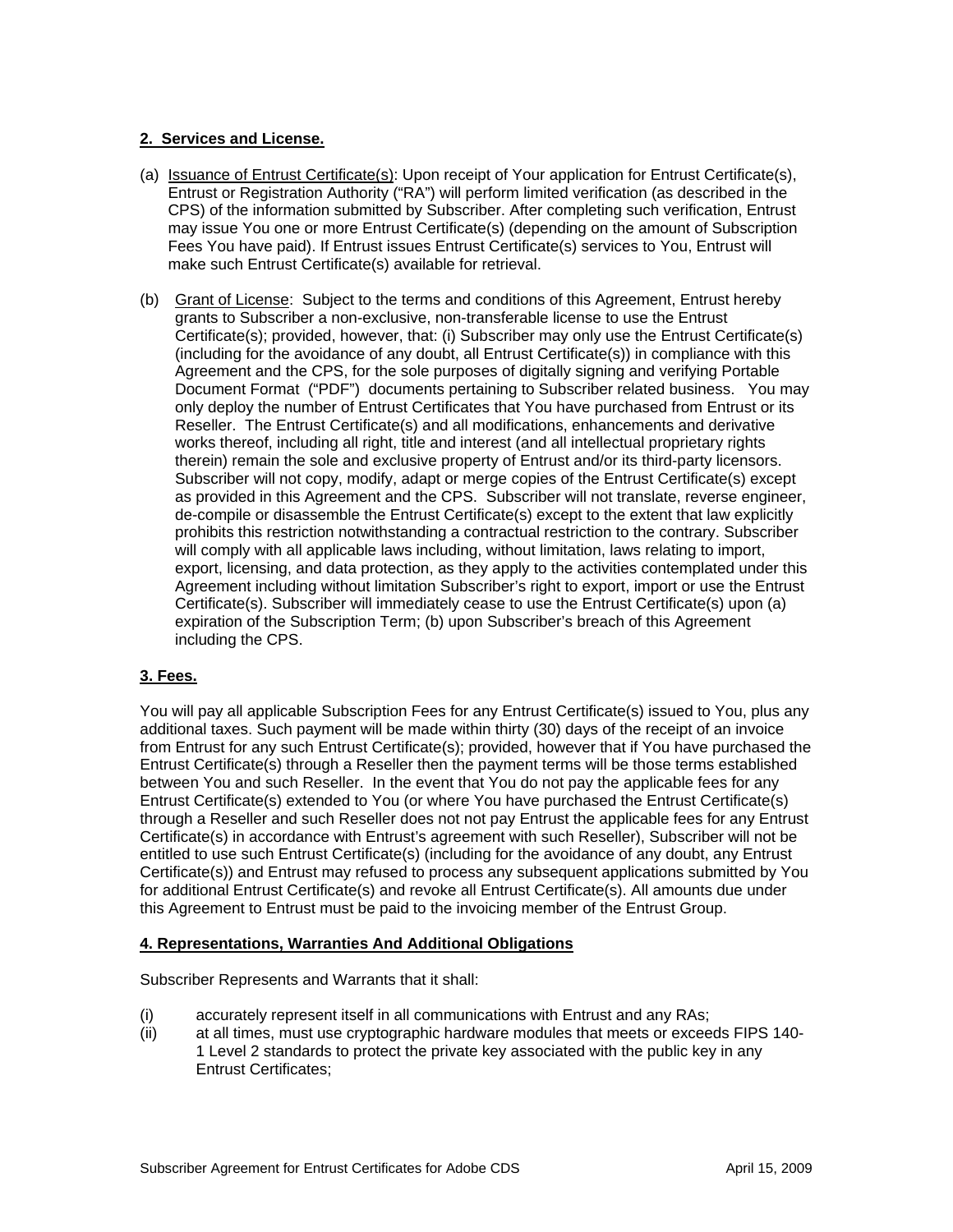- (iii) notify, in a timely manner, Entrust of any suspicion that its private key is compromised or is reasonably believed to have been compromised. Such notification shall be to the Entrust Policy Authority as identified in the CPS; and
- (iv) abide by all the terms, conditions, and restrictions in this Agreement, the Adobe CP, and in the applicable Subscriber Agreement.

Entrust and Adobe reserve the right to revoke the Certificate of any Subscriber who violates the obligations specified in this Agreement, the Adobe CP and the CPS..

Subscribers may either apply for Entrust Certificates directly, or an organization acting on behalf of a Subscriber or group of Subscribers may apply for Entrust Certificate(s).

Entrust Certificates and related information may be subject to export, import, and/or use restrictions. Subscribers shall comply with all laws and regulations applicable to a Subscriber's right to use Entrust Certificates and/or related information, including, without limitation, all laws and regulations in respect to nuclear, chemical or biological weapons proliferation. Subscribers shall be responsible for procuring all required licenses and permissions for any export, import, and/or use of Entrust Certificates and/or related information. Certain cryptographic techniques, software, hardware, and firmware ("Technology") that may be used in processing or in conjunction with Entrust Certificates may be subject to export, import, and/or use restrictions. Subscribers shall comply with all laws and regulations applicable to a Subscriber's right to export, import, and/or use such Technology or related information. Subscribers shall be responsible for procuring all required licenses and permissions for any export, import, and/or use of such Technology or related information.

### **4(a) Applicant is an Individual:**

When the applicant is an individual Subscriber applying for a certificate in the name of that individual or in the name of the role of that individual within an organization, the Subscriber will:

- (i) generate a public key pair using a trustworthy system and take all reasonable precautions to prevent any loss, disclosure, or unauthorized use of the private key;
- (ii) ensure all information and representations made by the Subscriber that are included in the certificate application are true;
- (iii) upon receipt of an Entrust Certificate, acknowledge that the information identifying the Subscriber in the certificate is true and accurate, or notify Entrust immediately upon any inaccuracies in that information;
- (iv) use the certificate exclusively for CDS purposes, consistent with this Agreement, the Adobe CP, the applicable Subscriber Agreement and all applicable laws;
- (v) immediately send a written request to the Entust Policy Authority requesting certificate revocation upon any actual or suspected loss, disclosure, or other compromise of the Subscriber's private key; and
- (vi) immediately cease to use the Entrust Certificate upon (i) expiration or notification of revocation of such Entrust Certificate, or (ii) any suspected or actual Compromise of the Private Key corresponding to the Public Key in such Entrust Certificate, and destroy the Private Key corresponding to the Public Key contained in the Entrust Certificate in accordance with this Agreement.

### **4(b) Applicant is an Organization Acquiring a Certificate on Behalf of an Individual Subscriber:**

When the applicant is an organization acquiring and managing an Entrust Certificate on behalf of an individual Subscriber (in the name of that individual or in the name of the role of that individual within the organization), the applicant organization is required to: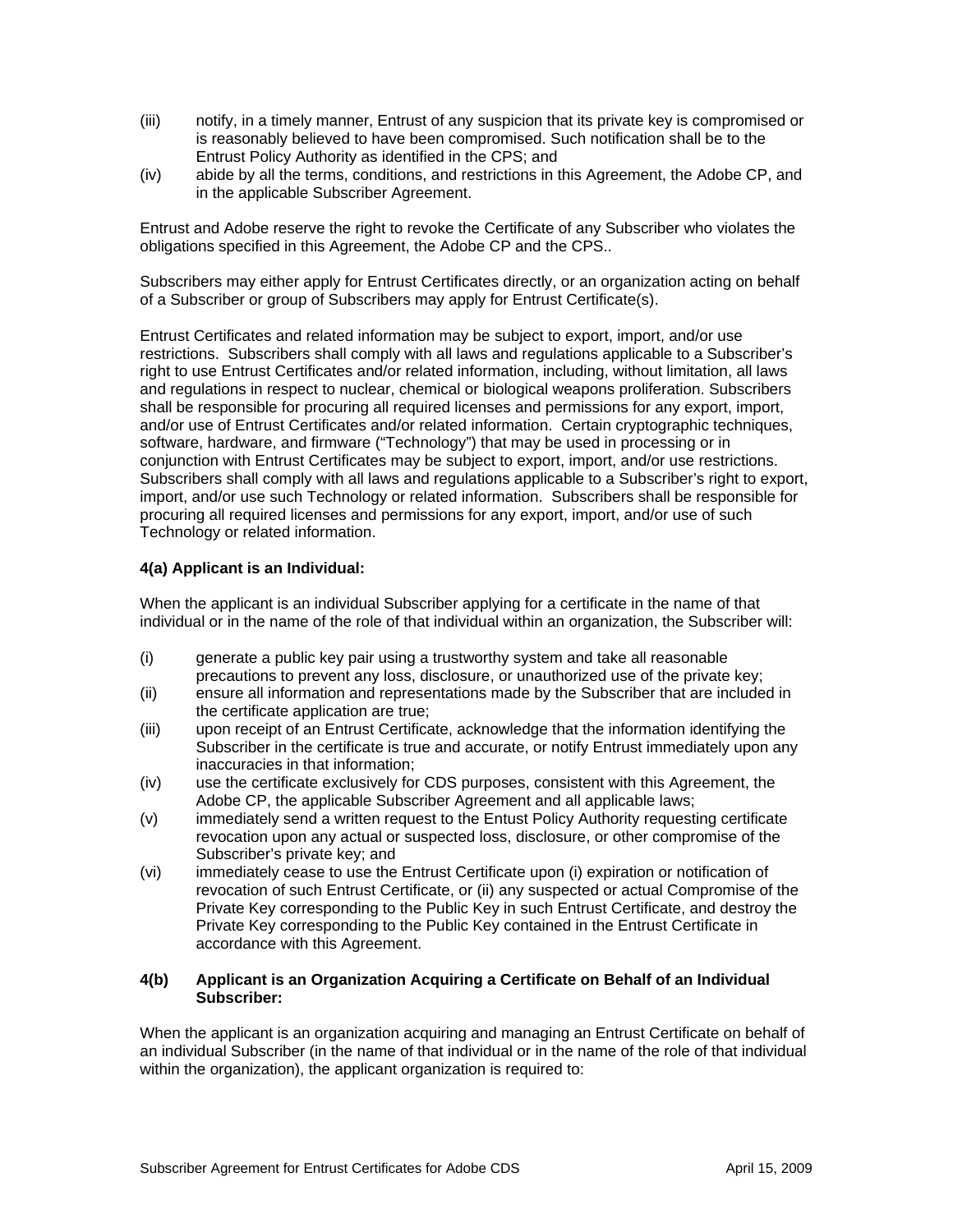- (i) maintain processes that assure that the private key can be used only with the knowledge and explicit action of the Subscriber;
- (ii) maintain information that permits a determination of who signed a particular document;
- (iii) ensure that the Entrust Certificate subject has received security training appropriate for the purposes for which the certificate is issued;
- (iv) immediately send a written request to the Entust Policy Authority requesting certificate revocation upon any actual or suspected loss, disclosure, or other compromise of the Subscriber's private key;
- (v) ensure that the Subscriber named in the certificate or responsible for the use of the private key corresponding to the public key in the certificate enters into a binding Subscriber agreement and agrees to comply with this Agreement, the CPS, the Adobe CP and all applicable laws.

#### **4(c) Applicant is an Organization Acquiring and Managing a Certificate on behalf of the Organization (i.e., an organizational certificate):**

When the applicant is an organization acquiring and managing a certificate on behalf of the organization (i.e., an organizational certificate), the applicant organization will:

- (i) maintain processes, including, without limitation, changing of activation data, that assure that each private key can be used only with the knowledge and explicit action of only one human being within the organization (the certificate custodian);
- (ii) maintain information that permits a determination of who signed a particular document;
- (iii) ensure that the certificate custodian has received security training appropriate for the purposes for which the certificate is issued;
- (iv) prevent sharing of organizational certificates amongst members of the organization;
- (v) acknowledge that the information identifying the organization in the certificate is true and accurate, or notify Entrust immediately upon any inaccuracies in that information;
- (vi) immediately send a written request to the Entust Policy Authority requesting certificate revocation upon any actual or suspected loss, disclosure, or other compromise of the Subscriber's private key;
- (vii) ensure that the certificate custodian agrees to comply with this Agreement, the Adobe CP, the CPS and all applicable laws.

# **4(d) Additional Obligations:**

Subscribers and Applicants represent and warrant to Entrust, Adobe and all third parties who rely or use the Entrust Certificate issued to such Subscriber, that:

- (i) all information provided to Entrust or to any RAs, both in the Certificate Request and as otherwise requested by Entrust in connection with the issuance of the Certificate(s) to be supplied by Entrust, is accurate and complete and does not contain any errors, omissions, or misrepresentations;
- (ii) the Private Key corresponding to the Public Key submitted to Entrust in connection with an Entrust Certificate Application was created using sound cryptographic techniques and all measures necessary have been taken to maintain sole control of, keep confidential, and properly protect the Private Key (and any associated access information or device – e.g., password and token) at all times;
- (iii) any information provided to Entrust or to any RAs in connection with an Entrust Certificate Application does not infringe, misappropriate, dilute, unfairly compete with, or otherwise violate the intellectual property, or other rights of any person, entity, or organization in any jurisdiction;
- (iv) the Certificate(s) shall not be installed or used until it has reviewed and verified the accuracy of the data in each Certificate;
- (v) use of the Certificate shall be exclusively for signing PDF documents;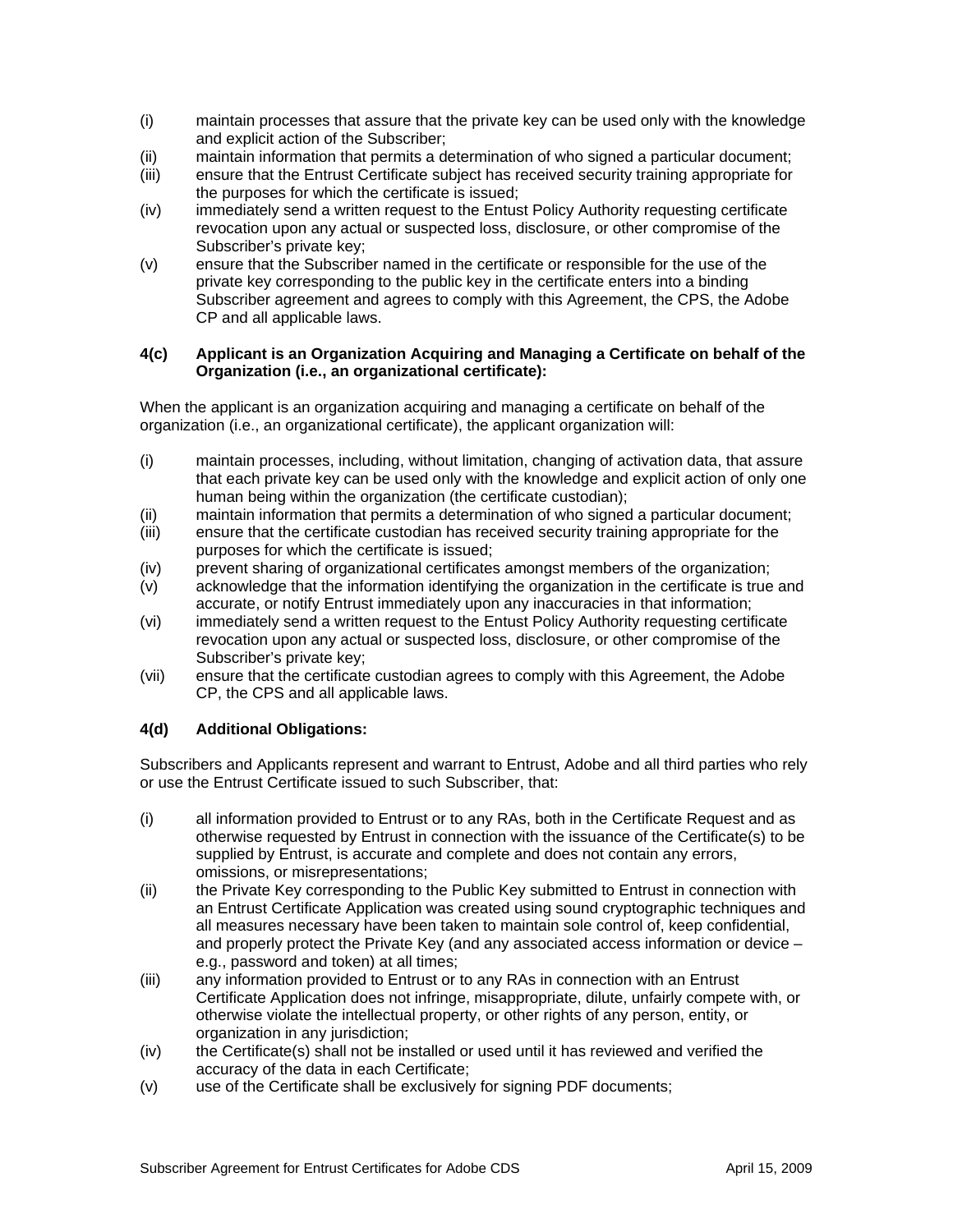- (vi) Entrust shall be immediately notified if any information included in the Entrust Certificate Application changes or if any change in any circumstances would make the information in the Entrust Certificate Application misleading or inaccurate;
- (vii) all use of the Entrust Certificate and its associated private key shall cease immediately, and the Subscriber will promptly request the revocation of the Entrust Certificate, if (1) any information included in the Subscriber's Entrust Certificate changes or if any change in any circumstances would make the information in the Subscriber's Entrust Certificate misleading or inaccurate; or (2) there is any actual or suspected misuse or compromise of the Private Key associated with the Public Key in the Entrust Certificate;
- (viii) all use of the Entrust Certificate shall cease upon expiration or revocation of such certificate;
- (ix) the Entrust Certificate will not be used for any hazardous or unlawful (including tortious) activities; and
- (x) the subject named in the Entrust Certificate corresponds to the Subscriber.

# **5. DISCLAIMER OF WARRANTY**

In addition to any other warranty disclaimers in the Subscriber Agreement or the Adobe CP, except as expressly set forth in this Agreement or the Adobe CP, the Entrust Group and the Adobe Root CA disclaim any and all warranties related to any certificates issued in the CDS PKI, including warranties:

- (i) related to the accuracy, authenticity, reliability, completeness, currentness, merchantability, or fitness of any information contained in certificates or otherwise compiled, published, or disseminated by or on behalf of any entities other than the Entrust CA or the Adobe Root CA;
- (ii) related to the security provided by any cryptographic process implemented by any entities other than the Adobe Root CA or the Entrust CA;
- (iii) for representations of information contained in a certificate;
- (iv) of non-repudiation of any messages; and
- (v) related to any software or applications.

#### **THE ENTRUST GROUP AND THE ADOBE ROOT CA SPECIFICALLY DISCLAIM ANY AND ALL REPRESENTATIONS, WARRANTIES, AND CONDITIONS OF MERCHANTABILITY, NON-INFRINGEMENT, TITLE, SATISFACTORY QUALITY, AND/OR FITNESS FOR A PARTICULAR PURPOSE.**

#### **6. LIMITATION OF LIABILITY:**

Under no circumstances will the Entrust Group or the Adobe Root CA be liable to any purported Relying Parties, or any other person or entity, for any loss of use, revenue or profit, lost or damaged data, or other commercial or economic loss or for any other direct, indirect, incidental, special, punitive, exemplary or consequential damages whatsoever, even if advised of the possibility of such damages or if such damages are foreseeable. This limitation shall apply even in the event of a fundamental breach or a breach of the fundamental terms of this Agreement.

Except as expressly provided for in the Adobe CP, the Adobe Root CA accepts no responsibility or liability for any transactions relying upon certificates issued by Entrust.

Except as expressly provided for in this Agreement, the Entrust Group accepts no responsibility or liability for any transactions relying upon certificates issued by any person other than Entrust.

## **IN NO EVENT SHALL THE TOTAL CUMULATIVE LIABILITY OF THE ENTRUST GROUP TO ANY APPLICANT, SUBSCRIBER, RELYING PARTY OR ANY OTHER PERSON, ENTITY, OR ORGANIZATION ARISING OUT OF OR RELATING TO ANY ENTRUST CERTIFICATE OR**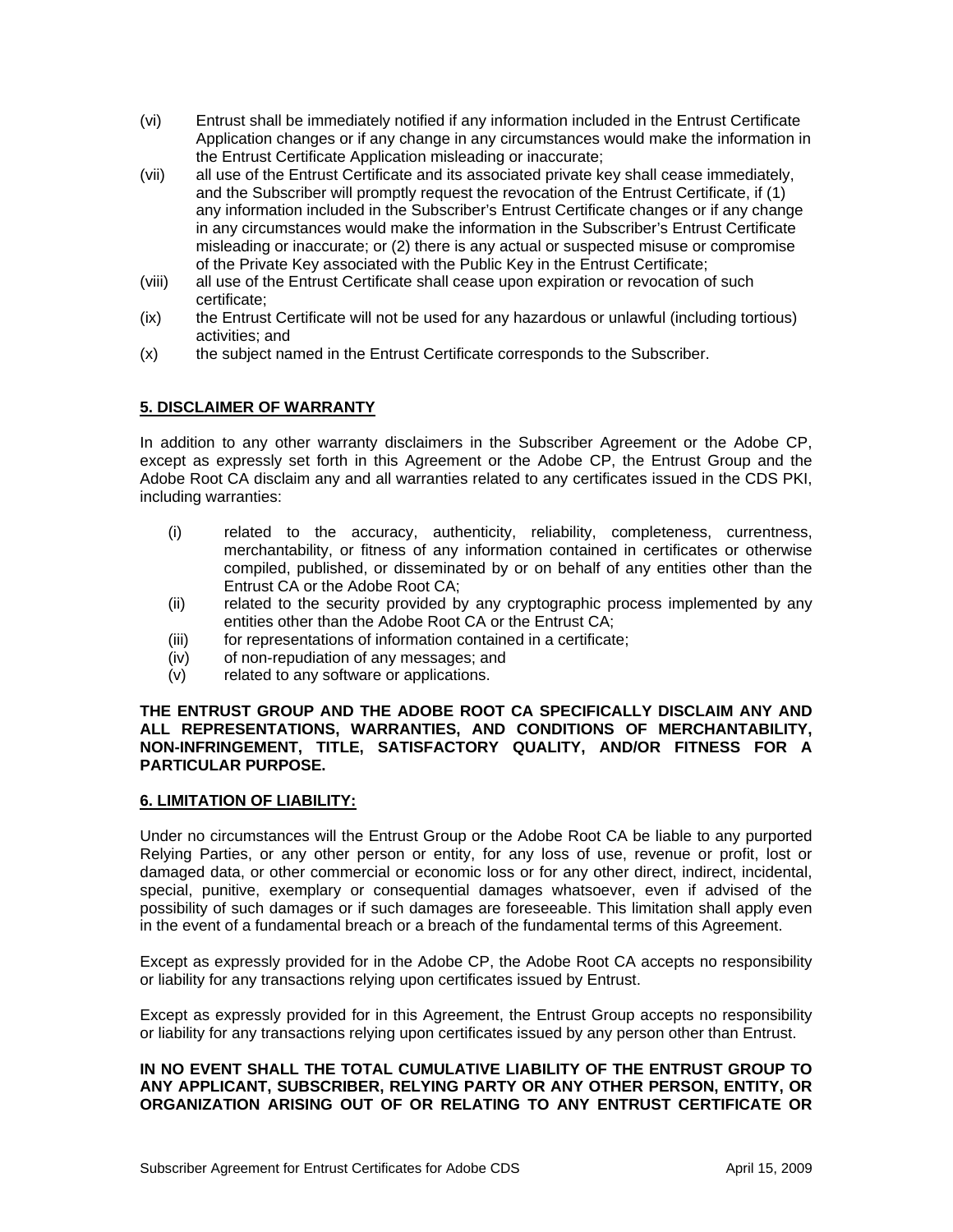**ANY SERVICES PROVIDED IN RESPECT TO ENTRUST CERTIFICATES, INCLUDING ANY USE OR RELIANCE ON ANY ENTRUST CERTIFICATE, EXCEED FIVE THOUSAND UNITED STATES DOLLARS (\$5000.00 U.S.) ("CUMULATIVE DAMAGE CAP"). THIS LIMITATION SHALL APPLY ON A PER ENTRUST CERTIFICATE BASIS REGARDLESS OF THE NUMBER OF TRANSACTIONS OR CAUSES OF ACTION ARISING OUT OF OR RELATED TO SUCH ENTRUST CERTIFICATE OR ANY SERVICES PROVIDED IN RESPECT TO SUCH ENTRUST CERTIFICATE. THE FOREGOING LIMITATIONS SHALL APPLY TO ANY LIABILITY WHETHER BASED IN CONTRACT (INCLUDING FUNDAMENTAL BREACH), TORT (INCLUDING NEGLIGENCE), LEGISLATION OR ANY OTHER THEORY OF LIABILITY, INCLUDING ANY DIRECT, INDIRECT, SPECIAL, STATUTORY, PUNITIVE, EXEMPLARY, CONSEQUENTIAL, RELIANCE, OR INCIDENTAL DAMAGES.** 

**IN THE EVENT THAT LIABILITY TO ANY PARTY ARISING OUT OF OR RELATING TO AN ENTRUST CERTIFICATE OR ANY SERVICES PROVIDED IN RESPECT TO AN ENTRUST CERTIFICATE EXCEEDS THE CUMULATIVE DAMAGE CAP SET FORTH IN THIS SECTION ABOVE, THE AMOUNTS AVAILABLE UNDER THE CUMULATIVE DAMAGE CAP SHALL BE APPORTIONED FIRST TO THE EARLIEST CLAIMS TO ACHIEVE FINAL DISPUTE RESOLUTION UNLESS OTHERWISE ORDERED BY A COURT OF COMPETENT JURISDICTION. IN NO EVENT SHALL THE ENTRUST GROUP BE OBLIGATED TO PAY MORE THAN THE CUMULATIVE DAMAGE CAP FOR ANY ENTRUST CERTIFICATE OR ANY SERVICES PROVIDED IN RESPECT TO AN ENTRUST CERTIFICATE REGARDLESS OF APPORTIONMENT AMONG CLAIMANTS.** 

**THE FOREGOING LIMITATIONS SHALL APPLY NOTWITHSTANDING THE FAILURE OF ESSENTIAL PURPOSE OF ANY LIMITED REMEDY STATED HEREIN AND EVEN IF THE ENTRUST GROUP OR THE ADOBE CA HAVE BEEN ADVISED OF THE POSSIBILITY OF THOSE DAMAGES.** 

**SOME JURISDICTIONS DO NOT ALLOW THE EXCLUSION OR LIMITATION OF LIABILITY FOR CONSEQUENTIAL OR INCIDENTAL DAMAGES, SO THESE LIMITATIONS SET FORTH ABOVE MAY NOT APPLY TO CERTAIN APPLICANTS, SUBSCRIBERS, RELYING PARTIES, OR OTHER PERSONS, ENTITIES, OR ORGANIZATIONS.** 

**THE DISCLAIMERS OF REPRESENTATIONS, WARRANTIES, AND CONDITIONS AND THE LIMITATIONS OF LIABILITY IN THIS AGREEMENT CONSTITUTE AN ESSENTIAL PART OF THIS AGREEMENT, AND SUBSCRIBER AGREEMENTS.** 

**ALL APPLICANTS, SUBSCRIBERS, RELYING PARTIES, AND OTHER PERSONS, ENTITIES, AND ORGANIZATIONS ACKNOWLEDGE THAT BUT FOR THESE DISCLAIMERS OF REPRESENTATIONS, WARRANTIES, AND CONDITIONS AND LIMITATIONS OF LIABILITY, ENTRUST WOULD NOT ISSUE ENTRUST CERTIFICATES TO SUBSCRIBERS AND THAT THESE PROVISIONS PROVIDE FOR A REASONABLE ALLOCATION OF RISK.** 

#### **7. INDEMNIFICATION BY SUBSCRIBERS**

**SUBSCRIBERS SHALL INDEMNIFY AND HOLD ADOBE AND THE ENTRUST GROUP (COLLECTIVELY, THE "INDEMNIFIED PARTIES") HARMLESS FROM AND AGAINST ANY AND ALL LIABILITIES, LOSSES, COSTS, EXPENSES, DAMAGES, CLAIMS, AND SETTLEMENT AMOUNTS (INCLUDING REASONABLE ATTORNEY'S FEES, COURT COSTS, AND EXPERT'S FEES) ARISING OUT OF OR RELATING TO ANY RELIANCE BY A RELYING PARTY ON ANY ENTRUST CERTIFICATE OR ANY SERVICE PROVIDED IN RESPECT TO ENTRUST CERTIFICATES, INCLUDING ANY (I) ERROR, MISREPRESENTATION OR OMISSION MADE BY A SUBSCRIBER IN USING OR APPLYING FOR AN ENTRUST CERTIFICATE, (II) MODIFICATION MADE BY A SUBSCRIBER TO THE INFORMATION CONTAINED IN AN ENTRUST CERTIFICATE, (III) USE OF AN ENTRUST CERTIFICATE**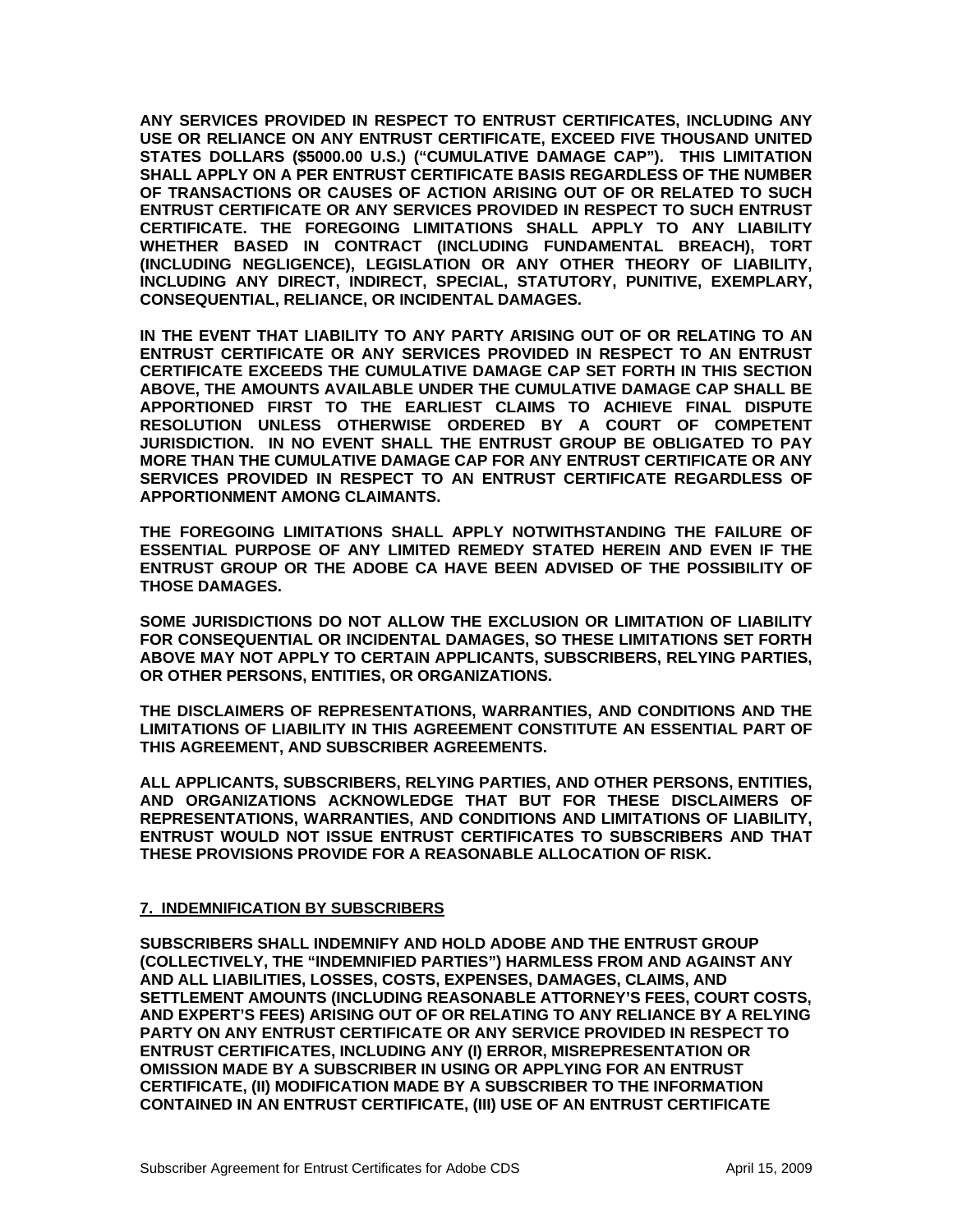**OTHER THAN AS PERMITTED BY THIS AGREEMENT, THE SUBSCRIBER AGREEMENT, ANY RELYING PARTY AGREEMENT, THE ADOBE CP, AND APPLICABLE LAW, (IV) FAILURE BY A SUBSCRIBER TO TAKE THE NECESSARY PRECAUTIONS TO PREVENT LOSS, DISCLOSURE, COMPROMISE OR UNAUTHORIZED USE OF THE PRIVATE KEY CORRESPONDING TO THE PUBLIC KEY IN SUCH SUBSCRIBER'S ENTRUST CERTIFICATE, OR (V) ALLEGATION THAT THE USE OF A SUBSCRIBER'S ENTRUST CERTIFICATE OR THE INFORMATION CONTAINED IN A SUBSCRIBER'S ENTRUST CERTIFICATE INFRINGES, MISAPPROPRIATES, DILUTES, UNFAIRLY COMPETES WITH, OR OTHERWISE VIOLATES THE RIGHTS INCLUDING INTELLECTUAL PROPERTY RIGHTS OR ANY OTHER RIGHTS OF ANYONE IN ANY JURISDICTION. NOTWITHSTANDING THE FOREGOING, A SUBSCRIBER SHALL NOT BE OBLIGATED TO PROVIDE ANY INDEMNIFICATION TO AN INDEMNIFIED PARTY IN RESPECT TO ANY LIABILITIES, LOSSES, COSTS, EXPENSES, DAMAGES, CLAIMS, AND SETTLEMENT AMOUNTS (INCLUDING REASONABLE ATTORNEY'S FEES, COURT COSTS AND EXPERTS FEES) TO THE EXTENT THAT SUCH LIABILITIES, LOSSES, COSTS, EXPENSES, DAMAGES, CLAIMS, AND SETTLEMENT AMOUNTS (INCLUDING REASONABLE ATTORNEY'S FEES, COURT COSTS, AND EXPERT'S FEES) ARISE OUT OF OR RELATE TO ANY WILLFUL MISCONDUCT BY SUCH INDEMNIFIED PARTY.** 

### **8. Term.**

This Agreement will continue for the Subscription Term, however, it will terminate if You, Your Affiliates, or Your Agents fail to comply with any of the material terms or conditions of this Agreement (including for the avoidance of any doubt, the CPS). Entrust may also terminate this Agreement in its discretion with notice to You in order to comply with any third party licensing or other contractional or legal obligation to which Entrust is subject. This Agreement will terminate upon expiration of the Subscription Term or revocation by Entrust of all Entrust Certificates issued hereunder if such revocation occurs prior to the end of the Subscription Term. You must, upon such expiration cease all use of Your Entrust Certificate(s) and remove any Entrust Certificates issued under this Agrement it from the devices and/or software in which it has been installed. In addition to this Section 8, the following Sections of this Agreement will survive termination: 3, 4, 5, 6, 7, 9, and 10. All payment obligations will survive termination.

# **9. Severability**

Whenever possible, each provision of this Agreement, the CPS, any other agreements will be interpreted in such manner as to be effective and valid under applicable law. If the application of any provision of this Agreement, the CPS, any other agreements or any portion thereof to any particular facts or circumstances will be held to be invalid or unenforceable by an arbitrator or court of competent jurisdiction, then (i) the validity and enforceability of such provision as applied to any other particular facts or circumstances and the validity of other provisions of this Agreement, the CPS, or any other agreements will not in any way be affected or impaired thereby, and (ii) such provision will be enforced to the maximum extent possible so as to effect its intent and it will be reformed without further action to the extent necessary to make such provision valid and enforceable.

**FOR GREATER CERTAINTY, IT IS EXPRESSLY UNDERSTOOD AND AGREED THAT EVERY PROVISION OF THIS AGREEMENT, THE CPS, AND ANY OTHER AGREEMENTS THAT DEALS WITH (I) LIMITATION OF LIABILITY OR DAMAGES, (II) DISCLAIMERS OF REPRESENTATIONS, WARRANTIES, CONDITIONS, OR LIABILITIES, OR (III) INDEMNIFICATION, IS EXPRESSLY INTENDED TO BE SEVERABLE FROM ANY OTHER PROVISIONS OF THIS AGREEMENT, THE CPS, AND ANY OTHER AGREEMENTS AND WILL BE SO INTERPRETED AND ENFORCED.** 

### **10. General.**